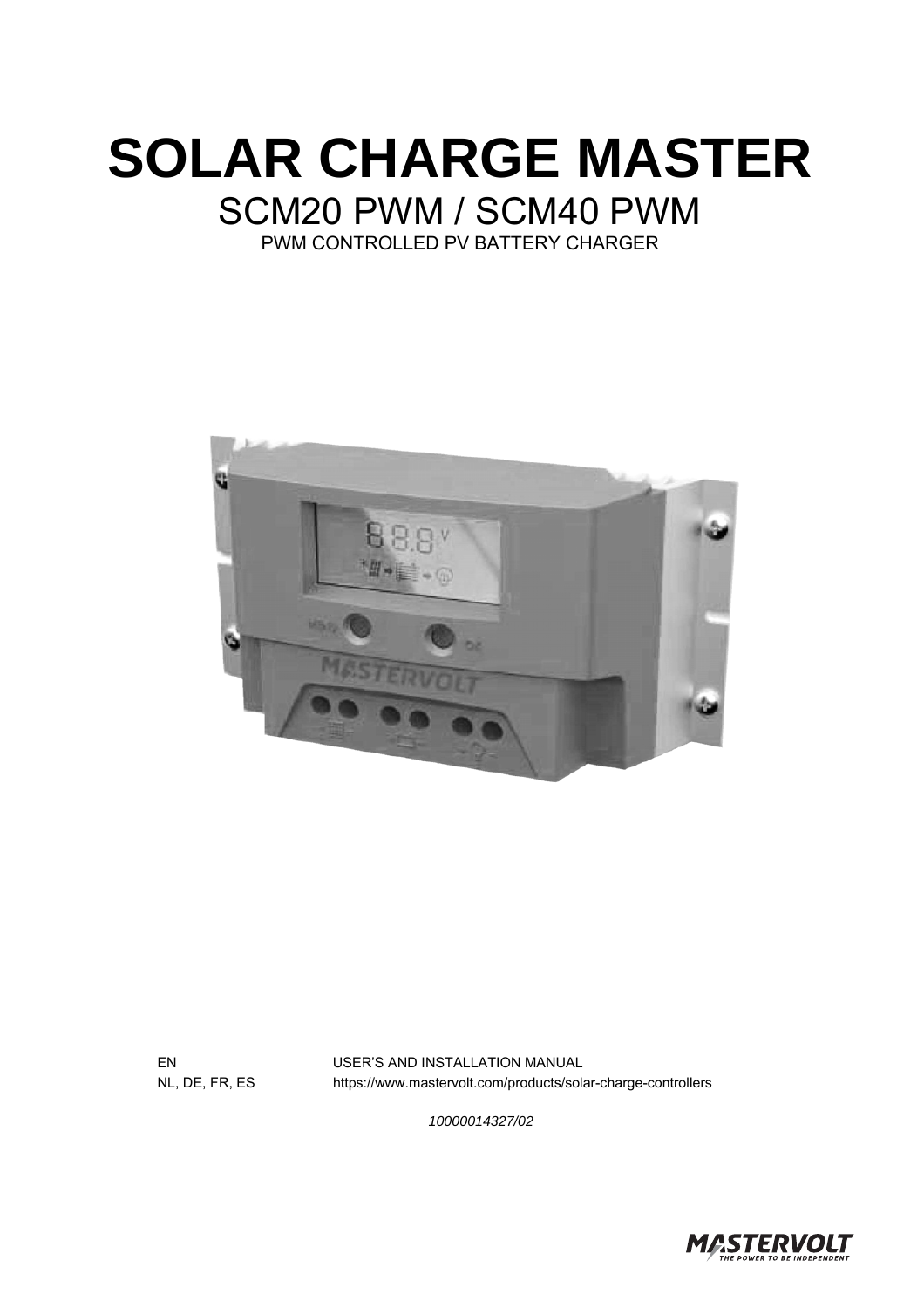## **OVERVIEW**



- *1. MENU button*
- *2. OK button*
- *3. LCD-display*
- *4. Casing*
- *5. Heatsink*
- *6. PV input*
- *7. Battery connection*
- *8. Load output*
- *9. Temperature sensor jack*
- *10. Identification label (rear side)*

*Figure 1: Overview*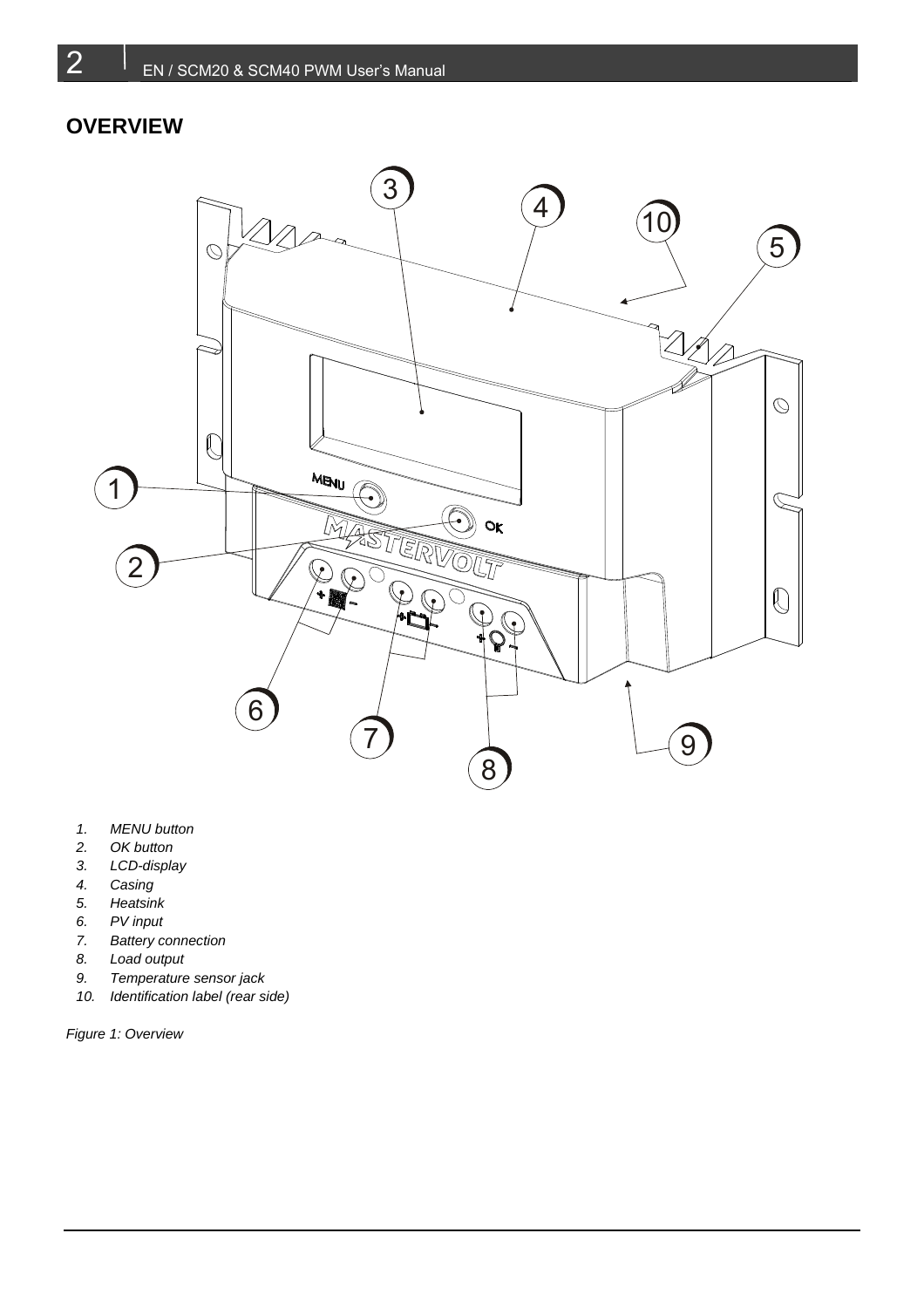## **TABLE OF CONTENTS:**

| $\mathbf{1}$   |      |       |  |  |
|----------------|------|-------|--|--|
|                | 1.1  |       |  |  |
|                | 1.2  |       |  |  |
|                | 1.3  |       |  |  |
|                | 1.4  |       |  |  |
|                | 1.5  |       |  |  |
| $\overline{2}$ |      |       |  |  |
|                | 2.1  |       |  |  |
|                | 2.2  |       |  |  |
|                | 2.3  |       |  |  |
|                | 2.4  |       |  |  |
|                | 2.5  |       |  |  |
|                | 2.6  |       |  |  |
|                |      | 2.6.1 |  |  |
|                |      | 2.6.2 |  |  |
|                |      | 2.6.3 |  |  |
| 3              |      |       |  |  |
|                | 3.1  |       |  |  |
|                | 3.2  |       |  |  |
|                | 3.3  |       |  |  |
|                | 3.4  |       |  |  |
|                | 3.5  |       |  |  |
|                |      | 3.5.1 |  |  |
|                |      | 3.5.2 |  |  |
|                | 3.6  |       |  |  |
|                | 3.7  |       |  |  |
|                |      | 3.7.1 |  |  |
|                |      | 3.7.2 |  |  |
|                | 3.8  |       |  |  |
|                | 3.9  |       |  |  |
|                | 3.10 |       |  |  |
|                | 3.11 |       |  |  |
|                | 3.12 |       |  |  |
| 4              |      |       |  |  |
| 5              |      |       |  |  |
|                | 5.1  |       |  |  |
|                | 5.2  |       |  |  |
|                | 5.3  |       |  |  |



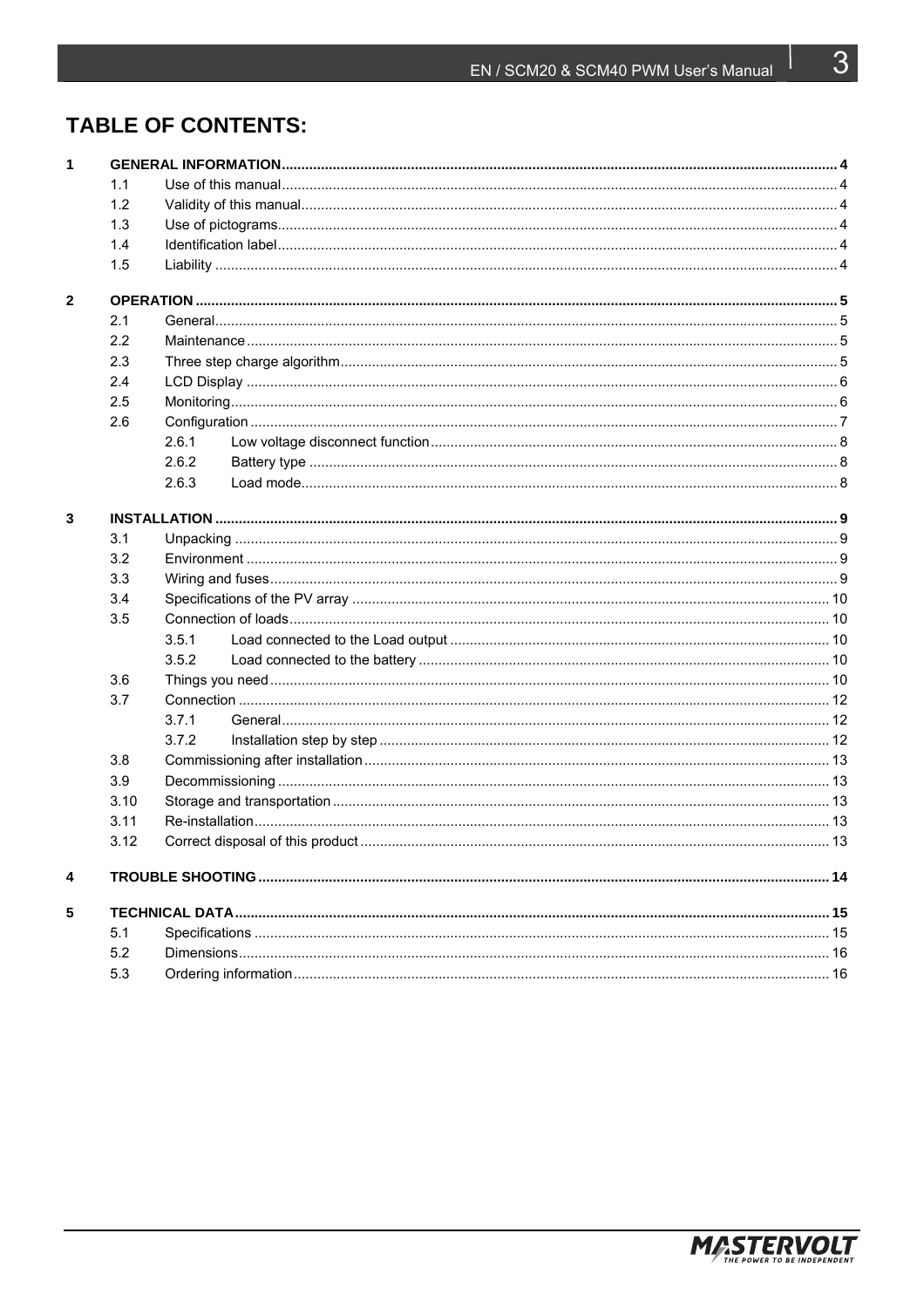## **1 GENERAL INFORMATION**

#### **1.1 USE OF THIS MANUAL**

This manual serves as a guideline for the safe and effective operation, maintenance and possible correction of minor malfunctions of the "Solar ChargeMaster"

It is therefore obligatory that every person who works on or with the Solar ChargeMaster must be completely familiar with the contents of this manual and the Important Safety Instructions, and that he/she carefully follows the instructions contained herein.

Installation of, and work on the Solar ChargeMaster may be carried out only by qualified, authorised and trained personnel, consistent with the locally applicable standards and taking into consideration the Important Safety Instructions.

Copyright © 2018 Mastervolt. All rights reserved.

Reproduction, transfer, distribution or storage of part or all of the contents in this document in any form without the prior written permission of Mastervolt is prohibited.

#### **1.2 VALIDITY OF THIS MANUAL**

All of the specifications, provisions and instructions contained in this manual apply solely to standard versions of the Solar ChargeMaster delivered by Mastervolt. This manual is only valid for the following models:

| <b>Part number</b> | Model                    |
|--------------------|--------------------------|
| 131822000          | ChargeMaster "SCM20 PWM" |
| 131822000          | ChargeMaster "SCM40 PWM" |

These models are mentioned as "Solar ChargeMaster" further in this manual.

#### **1.3 USE OF PICTOGRAMS**

Safety instructions and warnings are marked in this manual and on the product by the following pictograms:



A procedure, circumstance, etc which deserves extra attention.



#### **CAUTION!**

Special information, commands and prohibitions in order to prevent damage.



#### **WARNING**

A WARNING refers to possible injury to the user or installer or significant material damage to the Soladin if the installer / user does not (carefully) follow the stated procedures.



Read this manual before installation and use



This product has been declared conform the EC directives and standards.

Degree of protection: IP23. The product is protected against touch by fingers and water spray < 60 degrees from vertical. IP23

#### **1.4 IDENTIFICATION LABEL**



Apparatus version "A"

*Figure 2: Identification label*

The identification label is located at the rear side of the Solar ChargeMaster (see Figure 2). Important technical information required for service, maintenance & secondary delivery of parts can be derived from the identification label.

### **CAUTION!**

Never remove the identification label.

#### **1.5 LIABILITY**

Mastervolt can accept no liability for:

- consequential damage due to use of the Solar ChargeMaster:
- possible errors in the manuals and their results.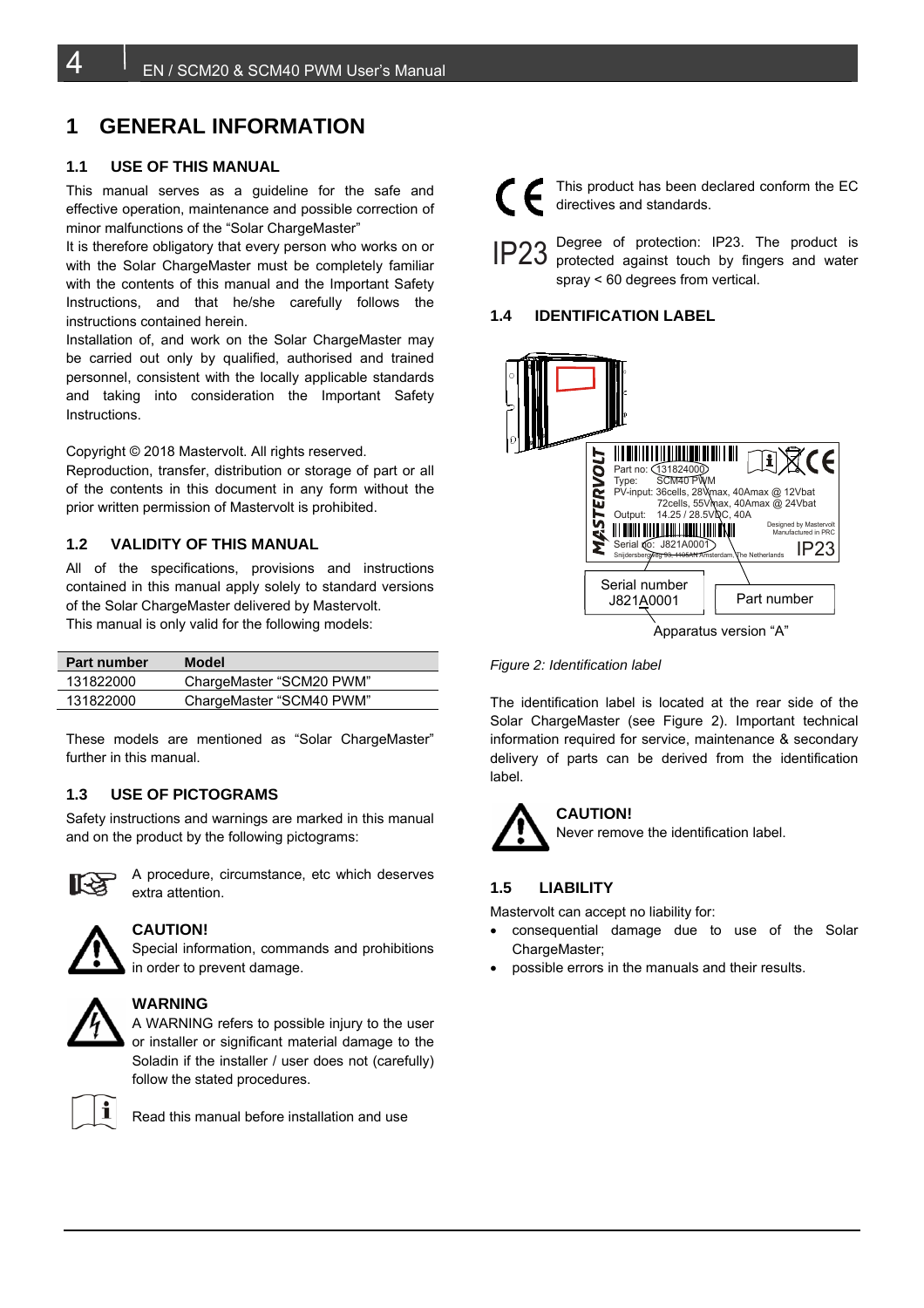#### **2 OPERATION**

#### **2.1 GENERAL**

The Mastervolt Solar ChargeMaster is a fully automatic battery charger which converts power from photovoltaic (PV) array to a regulated battery voltage. The Solar ChargeMaster will automatically adjust itself to a 12V or a 24V system. Under normal circumstances the Solar ChargeMaster remains switched on with the PV-array and batteries connected.

If power from the PV array is sufficient, the Solar Chargemaster will initiate the charging process.



#### **WARNING**

The Solar Chargemaster has no on/off switch. Charging will be initiated as soon as power from the PV-array becomes available.

The Load output of the Solar Chargemaster switches off if one of the following fault conditions occurs: overload, short circuit, overheating or under and over voltage. The Load output switches on again after one minute if the Solar Chargemaster recovers from these fault conditions.



#### **CAUTION!**

The Solar ChargeMaster is not protected against:

- Excessive overvoltage on the Solar input
- Surges inducted by lightning.

#### **2.2 MAINTENANCE**

No specific maintenance to the Solar Chargemaster is required. Examine your electrical installation on a regular base, at least once a year. Defects such as loose connections, burnt wiring etc. must be corrected immediately.

If necessary, use a soft clean cloth to clean the casing of the Solar Chargemaster. Do not use any liquids or corrosive substances, such as solvents, alcohol, petrol or abrasive components.



In the event of decommissioning, refer to section 3.9

#### **2.3 THREE STEP CHARGE ALGORITHM**

See Figure 3. Battery charging is accomplished in three automatic stages: BULK, ABSORPTION and FLOAT.



*Figure 3: Three step charge system*

- BULK: At this stage the charger delivers its maximum current for quick charging from 0 to 80%
- ABSORPTION: The charger has reached its maximum charge voltage and the charge current will slowly decrease until the battery is charged up to 100%.
- FLOAT: This stage begins once the battery is fully charged. The battery remains in fully charged state.

By installing the battery temperature sensor (not included; see section 5.3 for ordering information) the charge voltages are automatically adapted for deviating temperatures.



*Figure 4: Temperature compensated charging*

See Figure 4. When the battery temperature is low, the charge voltage increases. On the other hand, when the battery temperature is high, the charge voltage is decreased. Over charge and gassing are prevented this way. This will extend the life of your batteries

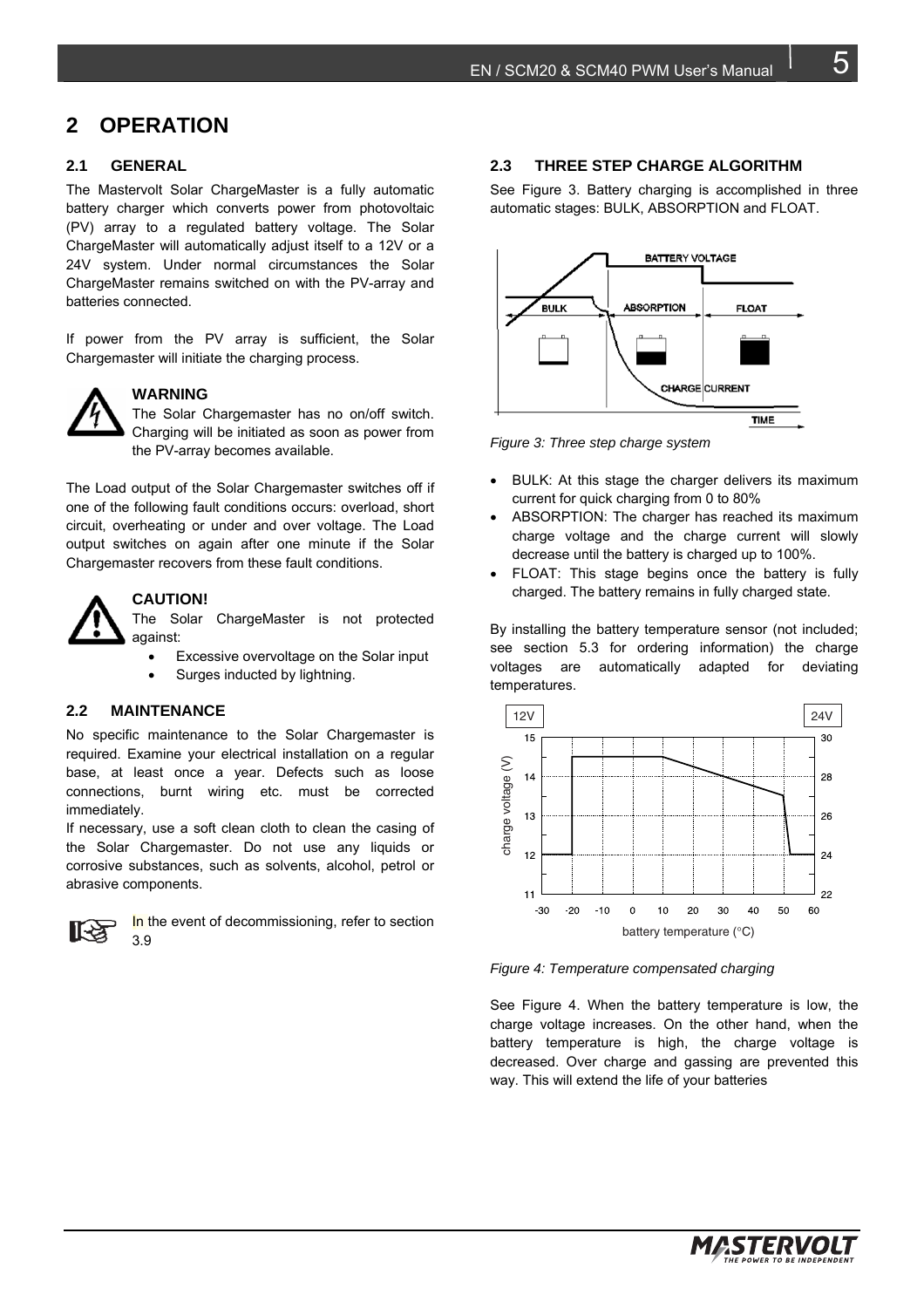#### **2.4 LCD DISPLAY**



Use the **MENU** and **OK** button (Figure 1, items 1 and 2) to operate the Solar Chargemaster

Explanation of the symbols used on the screen:

| Item           | Indication             | <b>Meaning</b>                               |
|----------------|------------------------|----------------------------------------------|
| PV Array       |                        | Daytime, not<br>charging                     |
|                |                        | Daytime, charging                            |
|                |                        | Night                                        |
|                |                        | PV voltage, current<br>and Ah's              |
|                |                        | <b>Total Charged Ah</b><br>from the PV-array |
| <b>Battery</b> |                        | Battery capacity                             |
|                | BAT                    | Battery voltage                              |
|                |                        | (programmable)                               |
|                | BAT                    | <b>Battery current</b>                       |
|                | SOC<br>Bat             | Battery state of                             |
|                |                        | charge (in %)                                |
|                |                        | Temperature                                  |
|                | O} BAT                 | Battery tyoe                                 |
|                |                        | (programmable)                               |
| Load           | LOAD                   | Load voltage, current                        |
|                |                        | and Ah (24hrs cycle)                         |
|                | $\overline{T}$<br>LOAD | The total discharge                          |
|                |                        | Af of the load                               |
|                | ళ<br>LOAD              | Load mode                                    |
|                |                        | (programmable)                               |
|                |                        | Load is off                                  |
|                |                        | Load is on                                   |
| Fault          |                        | Fault condition, see                         |
|                |                        | section 4                                    |

#### **2.5 MONITORING**

There are three monitoring modes:

- **Automatic Scrolling Mode**: the LCD-display is automatically scrolling through a selection of screens.
- **Manual Scrolling Mode**; Press **OK** shortly to scroll through all screens manually.
- **Static Display Mode**: Hold **MENU** and **OK** pressed simultaneously for 1 second to lock the screen. Hold **MENU** end **OK** pressed simultaneously for 1 second again to return to the Automatic Scrolling Mode.

Below table shows the available screens.

 $(4)$  = not shown in Automatic Scrolling Mode (!) = not relevant if the load is directly connected to the battery; see section 3.5. = you can enter the configuration mode from this screen; see section 2.6.

| <b>Screen</b>                                        | <b>Meaning</b>                                                                                       |
|------------------------------------------------------|------------------------------------------------------------------------------------------------------|
| ☆⇒■⇒☀<br>$\exists 5.8$                               | Voltage at the PV input.                                                                             |
| ☆⇒■⇒☀<br>16.2                                        | Current of the PV array.                                                                             |
| ☆⇒■⇒☀<br>$P$ $R$                                     | (#) Charged Ah.                                                                                      |
| ☆←■⇒☀<br>pv<br>$\mathbb{Z}^n$                        | (#)Total Charged Ah from<br>the PV-array.                                                            |
| ☆⇒■⇒☀<br>$P$ $7.8$ $\cdot$<br>@ BAT                  | Battery voltage<br>ම්See section 2.6 for<br>configuration of the Low<br>voltage disconnect function. |
| ☆⇒■⇒☀<br>10.9<br>BAT                                 | (!) Battery current.<br>Positive = charging.<br>Negative = discharging.                              |
| ☆⇒■⇒☀<br>- 96<br>BAT SOC<br>$\boldsymbol{\varkappa}$ | (!) State of charge (available<br>energy in %) of the battery.                                       |
| ☆~■~※<br>۹Ċ                                          | Temperature of the battery in<br>°C. Only shown if battery<br>temperature sensor is<br>connected.    |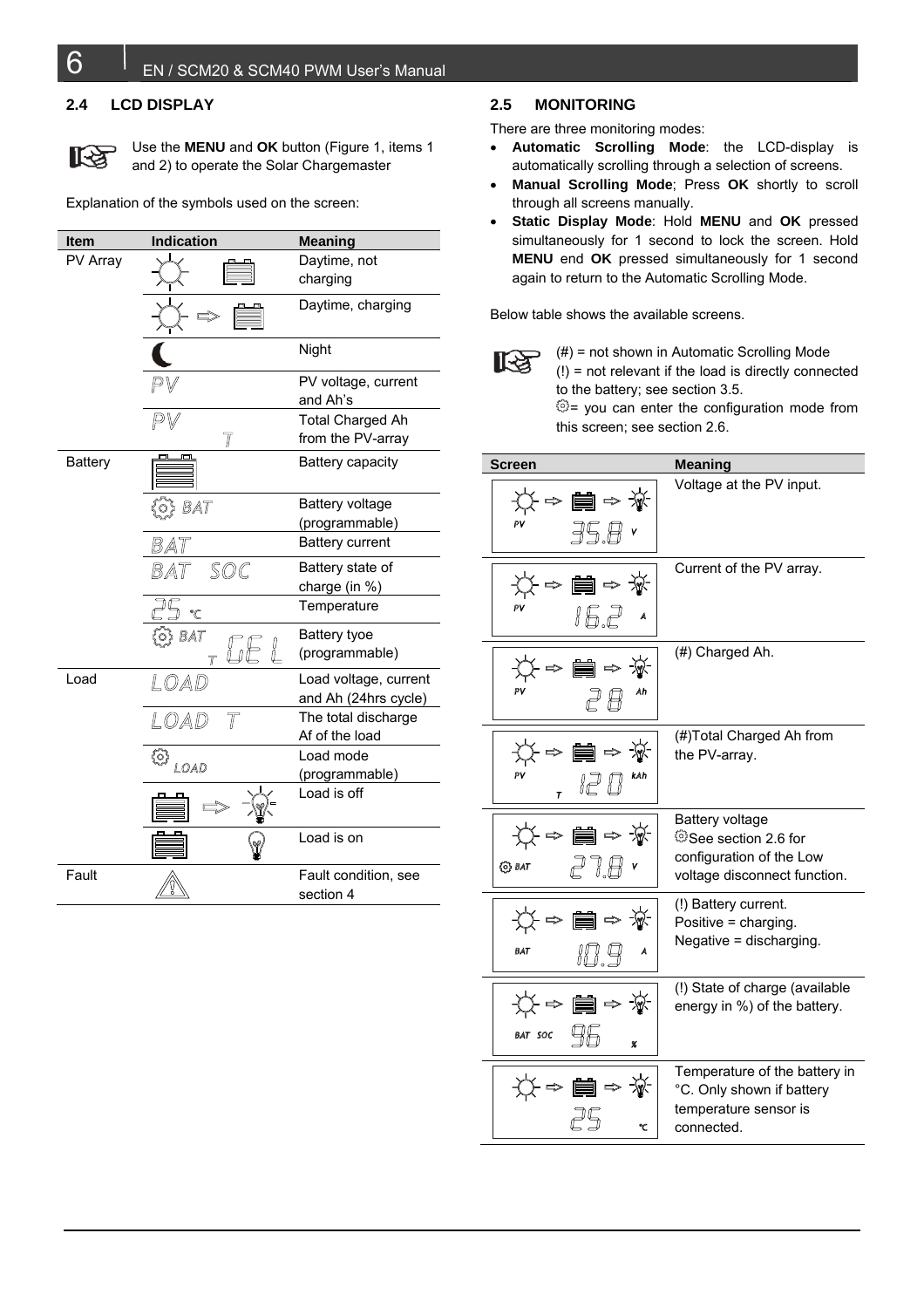| <b>Screen</b>                          | Meaning                                                                                                                                    |
|----------------------------------------|--------------------------------------------------------------------------------------------------------------------------------------------|
| ☆⇒■⇒☀<br>$\circledcirc$ BAT $_{7}$ LEL | (#) Battery type.<br>See section 2.6 to change<br>the Battery type settings                                                                |
| ☆⇒■⇒☀<br>$P$ $7.8$ $\cdot$             | (!) Voltage at the Load<br>output.                                                                                                         |
| ☆⇒■⇒☀<br>5.7<br>LOAD                   | (!) Load current.                                                                                                                          |
| ☆⇒■⇒☀<br>ia U<br>LOAD                  | $(\#)(!)$ Discharged Ah from the<br>battery.                                                                                               |
| ☆⇒■⇒☀<br>76 A                          | (#)(!)Total discharged Ah<br>from the battery.                                                                                             |
| . ⇒ ■ ⇒ ☀<br>© <sub>load</sub>         | $(\#)(!)$ Status of the load<br>mode.<br><sup>©</sup> See section 2.6 for<br>explanation and<br>configuration of the Load<br>mode settings |

#### **2.6 CONFIGURATION**

# **CAUTION!**

Invalid settings of the Solar ChargeMaster can cause serious damage to your batteries and/or the connected load! Adjustments of settings may be undertaken by authorised personnel only.



If your Solar Chargemaster is not new, you have to take into account that former users may have changed the settings.

When the  $\circled{S}$  symbol is shown on the screen (see section 2.5), you can enter the Configuration mode:

• Hold **MENU** pressed for 1 sec. until the  $\circledS$  symbol starts blinking

Change a setting:

Shortly press **OK** until the desired setting is shown

Save setting and exit the configuration mode:

Press **MENU** shortly

Exit the Configuration mode without saving setting:

Wait for 30 seconds.



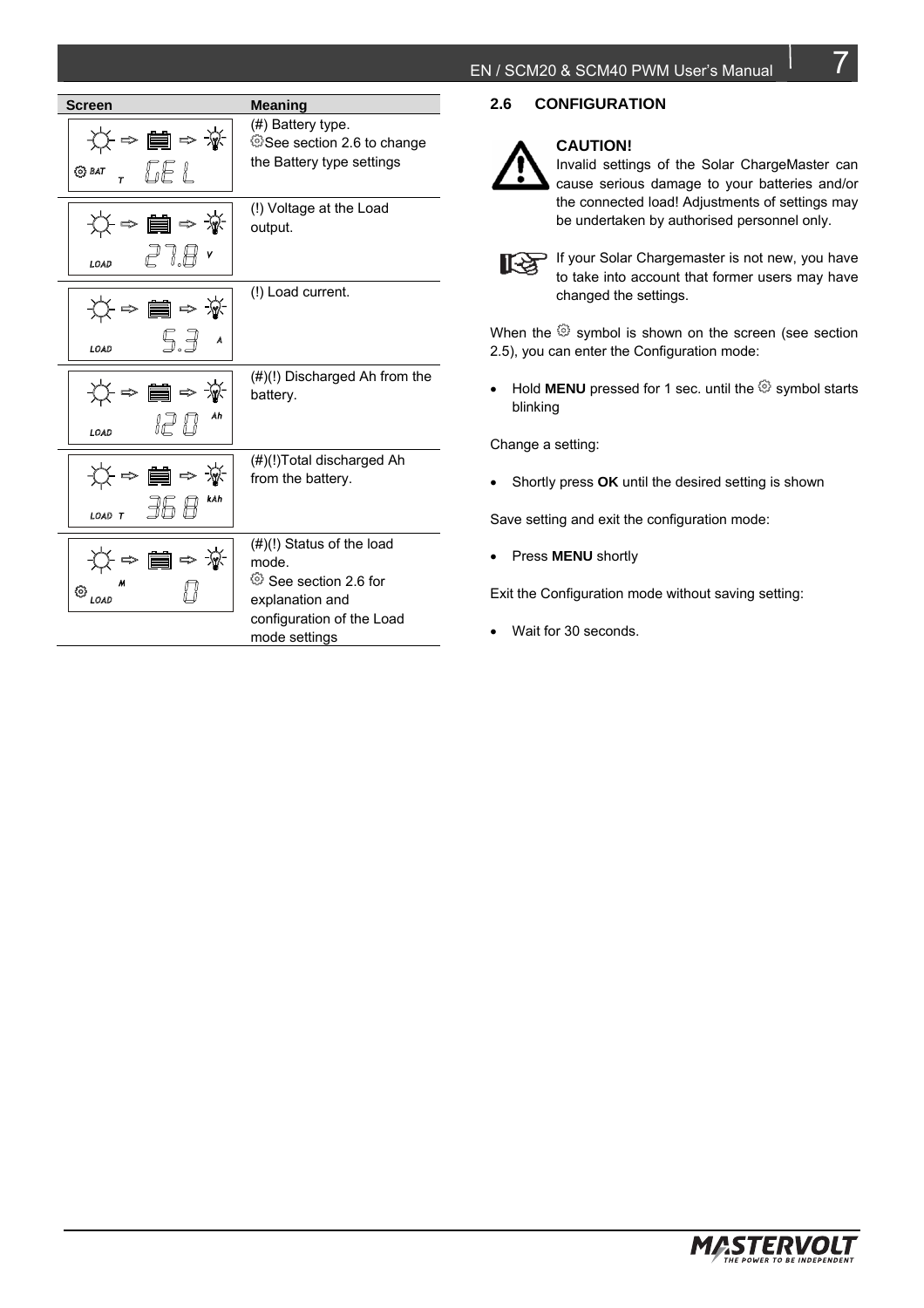#### **2.6.1 Low voltage disconnect function**

There are two ways to protect the battery from too deep discharges:

- Static: the Load output switches off if the battery voltage drops below the Disconnect threshold voltage.
- Dynamic: the Load output switches off depending on both battery voltage and load current.

The Load output switches on again if the battery voltage rises above the Reconnect threshold value.

The Low voltage disconnect function can only be used if the load is connected to the Load output (see section 3.5)

#### **Static Low voltage disconnect function:**

| <b>Indication</b> | <b>Disconnect</b><br>threshold | <b>Reconnect</b><br>threshold |
|-------------------|--------------------------------|-------------------------------|
| 10.8 / 21.6       | 10.8V / 21.6V                  | 11.6 V / 23.2V                |
| 10.9 / 21.8       | 10.9V / 21.8V                  | 11.7 V / 23.4V                |
| 11.0 / 22.0       | 11.0V / 22.0V                  | 11.8 V / 23.6V                |
| 11.1 / 22.2       | 11.1V / 22.2V                  | 11.9 V / 23.8V                |
| 11.2 / 22.4       | 11.2V / 22.4V                  | 12.0 V / 24.0V                |
| 11.3 / 22.6       | 11.3V / 22.6V                  | 12.1 V / 24.2V                |
| 11.4/22.8         | 11.4V / 22.8V                  | 12.2 V / 24.4V                |
| 11.5/23.0         | 11.5V / 23.0V                  | 12.3 V / 24.6V                |
| 11.6 / 23.2       | 11.6V / 23.2V                  | 12.4 V / 24.8V                |
| 11.7/23.4         | 11.7V / 23.4V                  | 12.5 V / 25.0V                |
| 11.8 / 23.6       | 11.8V / 23.6V                  | 12.6 V / 25.2V                |

**Dynamic Low voltage disconnect function:** 

| <b>Indication</b> | <b>Disconnect threshold</b> |            | <b>Reconnect</b> |
|-------------------|-----------------------------|------------|------------------|
|                   | at full load                | at no load | threshold        |
| $5-$<br>$\int$    | 11.0V                       | 11.6V      | 12.4V            |
|                   | 22.0V                       | 23.2V      | 24.8V            |
| $5 - 2$           | 11.1V                       | 11.6V      | 12.5V            |
|                   | 22.2V                       | 23.2V      | 25.0V            |
| $5 - 7$           | 11.2V                       | 11.6V      | 12.6 V           |
|                   | 22.4V                       | 23.2V      | 25.2V            |
| $5 - 4$           | 11.4V                       | 11.6V      | 12.7V            |
|                   | 22.8V                       | 23.2V      | 25.4V            |
| $5 - 5$           | 11.6V                       | 11.6V      | 12.8 V           |
|                   | 23.2V                       | 23.2V      | 25.6V            |

#### **2.6.2 Battery type**

| <b>Indication</b> | <b>Battery type</b> |
|-------------------|---------------------|
|                   | Gel                 |
|                   | Flooded (liquid)    |
|                   | AGM                 |

#### **2.6.3 Load mode**

| <b>Indication</b> | Load mode                               |
|-------------------|-----------------------------------------|
|                   | Always on Mode: the load output         |
|                   | is always switched on                   |
|                   | Dusk to Dawn Mode: the load             |
|                   | output is switched on between           |
|                   | sunset and sunrise.                     |
|                   | PV input threshold voltage:             |
|                   | 5.0/10.0V                               |
| 23456789          | Evening Mode: The load output           |
|                   | will be switched on for $2\neg 9$ hours |
|                   | after sunset.                           |
| 115 E             | Manual Mode. The load output            |
|                   | can be switched on and off              |
|                   | manually by pressing <b>MENU</b>        |
|                   | shortlv.                                |
|                   |                                         |

#### **NOTES:**  िटे

- You can test the operation of the Load output manually by holding **MENU** pressed for 3 seconds. Press **MENU** again to switch off the load again or the load will switch off automatically after 1 minute.
- If the Manual Load Mode is selected ("USE"), you can switch on and off the Load output manually by pressing **MENU** shortly. In this case the protections against fault conditions for overload, short circuit, overheating or under and over voltage will be ignored!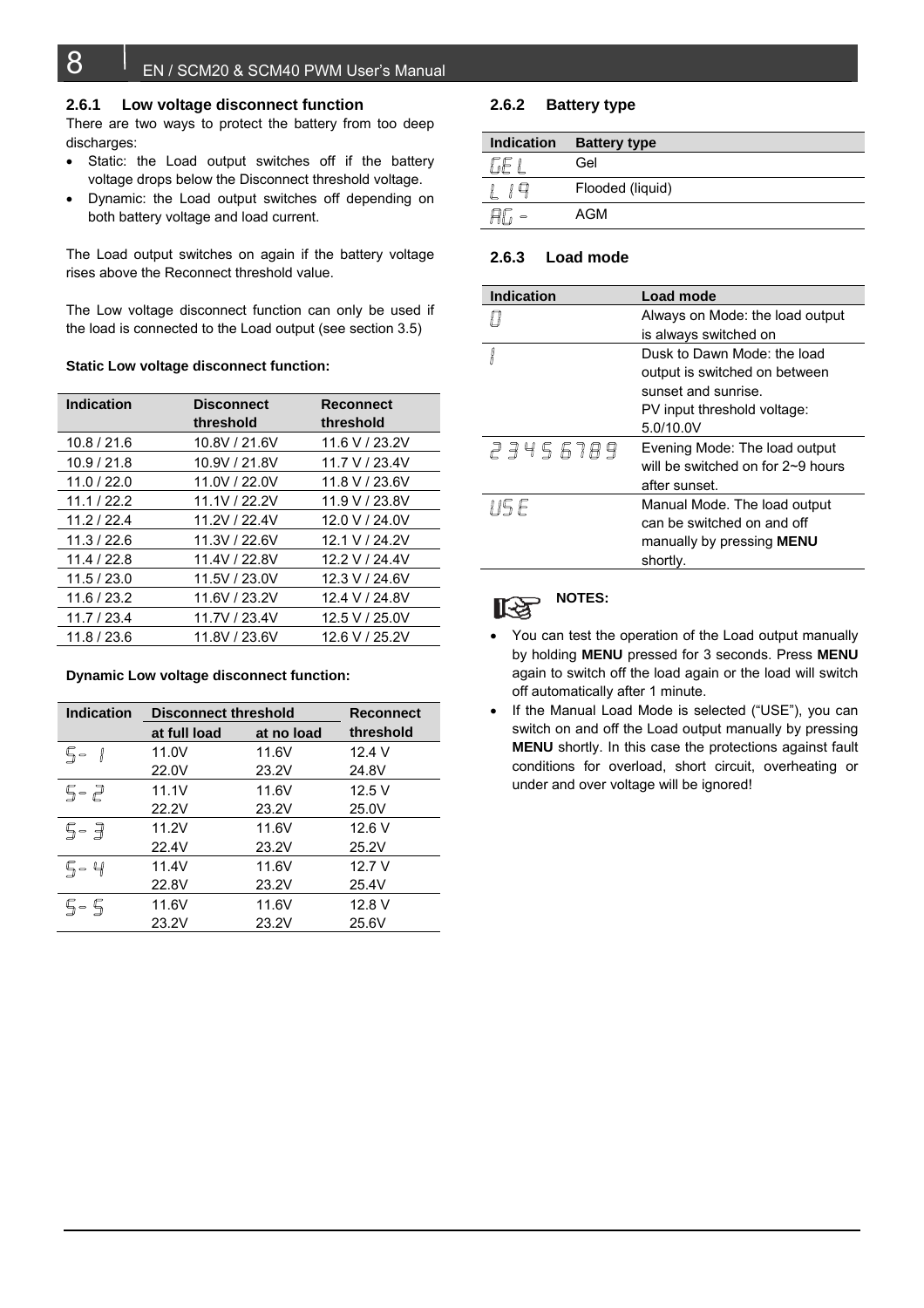## **3 INSTALLATION**

During installation commissioning and maintenance of the Solar ChargeMaster, the Important Safety Instructions are applicable at all times.

#### **3.1 UNPACKING**

The delivery includes the following items:

- Solar Chargemaster:
- This User's manual
- Important Safety Instructions

After unpacking, check the contents for possible damage. Do not use the product if it is damaged. If in doubt, contact your supplier.

#### **3.2 ENVIRONMENT**

Obey the following stipulations during installation:

- The Solar Chargemaster is designed for indoor use only.
- Ambient operating temperature: -20°C ... 50°C / -4°F … 122°F (power de-rating above 40°C / 104°F to decrease the internal temperature).
- Humidity: 5-95%, non-condensing.
- The Solar ChargeMaster must be mounted to a vertical, solid and heat-resistant surface, with the connecting cables downwards.
- Do not expose the Solar Chargemaster to excessive dust, aggressive environments, ammonia or salt.
- Make sure that the hot air that is developed during operation can be discharged. The Solar Chargemaster must be mounted in such a way that obstruction of the airflow along the heatsink on the backside of the casing will be prevented.
- No objects must be located within a distance of 20 cm / 8 inch around the Solar Chargemaster.
- Do not locate the Solar Chargemaster in the same compartment as the batteries.
- Do not install the Solar Chargemaster straight above the batteries because of possible corrosive sulphur fumes.
- Although the Solar Chargemaster fully complies with all applicable EMC limits, it may still cause harmful interference to radio communication equipment. If such interference appears, it is recommended to increase the separation between the Solar Chargemaster and the equipment, to relocate the receiving antenna or to connect the equipment to a circuit different from that to which the Solar Chargemaster is connected.

#### **3.3 WIRING AND FUSES**

**WARNING** 



#### The wire and fuse sizes stated in this manual are given as example only. Prescribed wire and fuse sizes may be different due to local applicable regulations and standards.

Keep in mind that high current will pass through the DC wiring. Keep the cable length as short as possible, this will keep the system efficiency as high as possible. The recommended minimum cross sections of the wiring are:

| <b>Model</b> | <b>Minimum DC Cable cross section</b> |                                |  |
|--------------|---------------------------------------|--------------------------------|--|
|              | $\epsilon$ 2m / 6ft length            | $2 - 4m/6 - 12ft$              |  |
| SCM20 PWM    | $6$ mm <sup>2</sup> / $8$ AWG         | $10$ mm <sup>2</sup> / $6$ AWG |  |
| SCM40 PWM    | $10$ mm <sup>2</sup> / $6$ AWG        | $16$ mm <sup>2</sup> / $4$ AWG |  |

Use boot lace ferrules on the wire ends. These ferrules must be crimped with a proper crimping tool. Use the following wire colours for DC wiring:

| Wire colour | <b>Meaning</b> | <b>Connect to:</b> |
|-------------|----------------|--------------------|
| Red         | Positive       | $+$ (POS)          |
| Black       | Negative       | $-(NEG)$           |

Lay the positive and negative cables next to each other to limit the electromagnetic field around the cables. The negative battery cable should be connected directly to the negative post of the battery bank or the ground side of a current shunt. Do not use the chassis frame as the negative conductor. Tighten securely. The positive battery cable must be fused and connected to the positive post of the battery bank.

The recommended DC fuses are:

| Model     | <b>Battery fuse</b> | Load fuse |
|-----------|---------------------|-----------|
| SCM20 PWM | 20A                 | 20A       |
| SCM40 PWM | 40A                 | 40A       |

See section 5.3 for ordering information

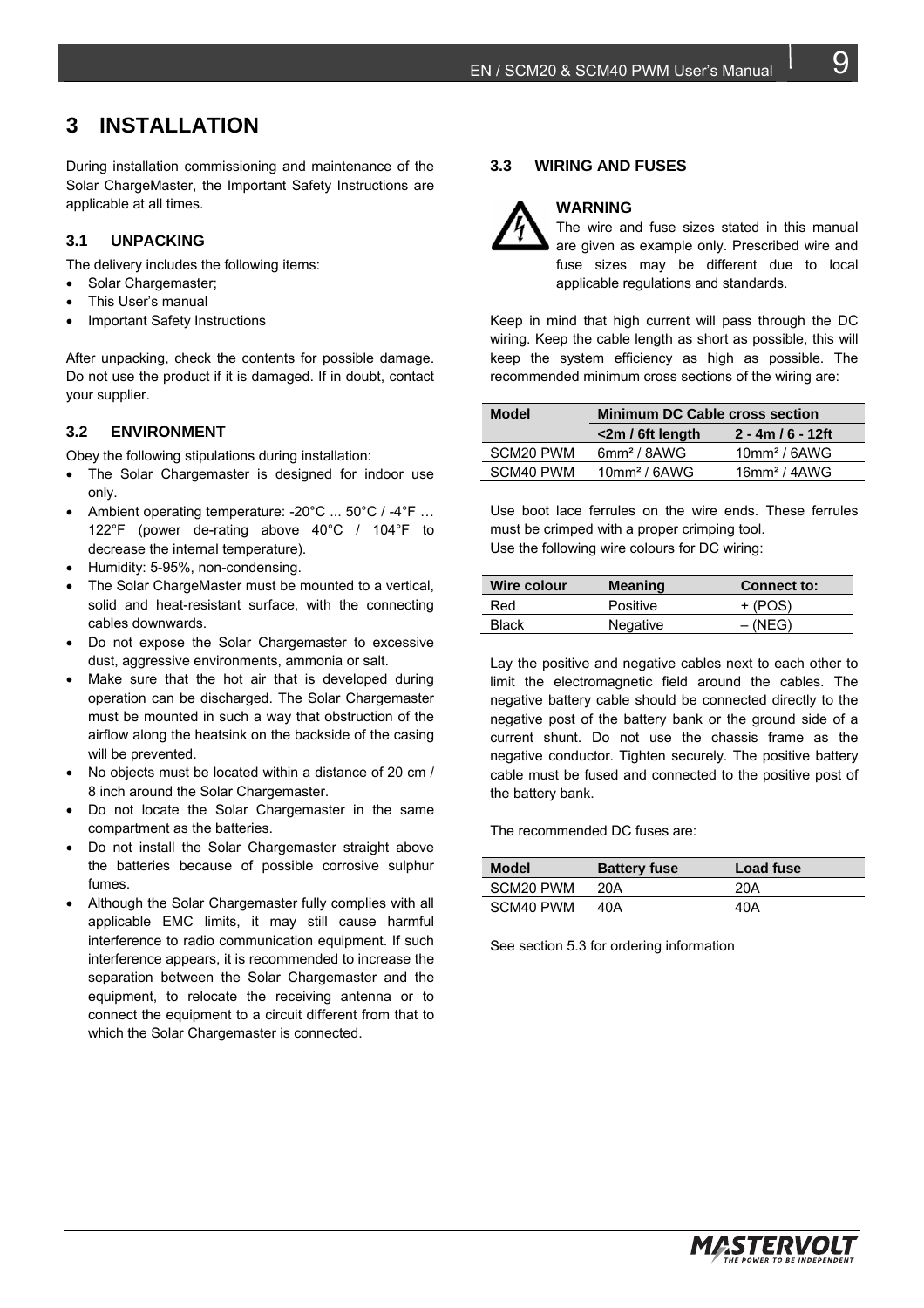#### **3.4 SPECIFICATIONS OF THE PV ARRAY**



## **WARNING**

When the PV array is exposed to light, it supplies a DC voltage to the Solar Chargemaster which can be dangerous to touch. For this reason, use of an external DC-switch is strongly recommended. Alternatively, before attempting any maintenance or cleaning the PVarray should be protected from light exposure, e.g. by covering the PV modules.



#### **CAUTION!**

Do not connect Solar Chargemasters in parallel on the side of the PV array.

The Solar ChargeMaster is appropriate for nominal 12V and 24V solar systems. The table shows the number of cells required for the nominal voltages.

| Battery voltage $U_{\text{NOM}} = 12V$ |                   |                  |                  |
|----------------------------------------|-------------------|------------------|------------------|
| <b>Model</b>                           | <b>Panel type</b> | <b>Max input</b> | <b>Max input</b> |
|                                        |                   | voltage          | current          |
| SCM20 PWM                              | 36 cells          | 28V              | 20A              |
| SCM40 PWM                              | 36 cells          | 28V              | 40A              |

| Battery voltage $U_{\text{NOM}} = 24V$ |                   |                  |                  |
|----------------------------------------|-------------------|------------------|------------------|
| <b>Model</b>                           | <b>Panel type</b> | <b>Max input</b> | <b>Max input</b> |
|                                        |                   | voltage          | current          |
| SCM20 PWM                              | 72 cells          | 55V              | 20A              |
| SCM40 PWM                              | 72 cells          | 55V              | 40A              |



#### **CAUTION!**

Never connect voltages higher than specified to the PV-input, as this will cause permanent damage to the Solar Chargemaster.

Configuration examples for PV-arrays consisting of monocrystalline or polycrystalline PV-modules:

#### **3.5 CONNECTION OF LOADS**

Depending on the energy system in which the Solar Chargemaster is used, there are two options to connect the electrical load to the Solar Chargemaster:

- To the Load output on the Solar Chargemaster, or
- Directly to the battery.

#### **3.5.1 Load connected to the Load output**

See Figure 5 for a typical installation diagram. The Load output is provided with a protection circuit that switches off the connected load automatically in case of overload or if the battery voltage is too low. This kind of installation is typically used when the PV-modules are the only source of electrical power to charge the battery.

#### **3.5.2 Load connected to the battery**

If the maximum load will exceed 20 Amps (SCM20 PWM), 40 Amps (SCM40 PWM) or if the battery will also be charged by other energy sources, such as a battery charger or an alternator, the electrical load shall be connected to the battery directly. See Figure 6 for a typical installation diagram. In this situation the battery is no longer protected against too low battery voltages. Installation of additional undervoltage protection circuits may be necessary. See section 5.3 for ordering information

#### **3.6 THINGS YOU NEED**

Make sure you have all the parts you need to install the Solar Chargemaster:

- Solar Chargemaster (included);
- Battery temperature sensor with cable and plug (optional, not included; see section 5.3 for ordering information);
- DC cables to connect the Solar Chargemaster; see section 3.3 for specifications;
- DC-fuse holder with a DC-fuse, to be integrated in the positive DC-cable to the battery; see section 3.3;
- Screws / bolts (Ø 4mm max.) (with plugs) to mount the Solar Chargemaster to a surface;
- Batteries;
- Appropriate and reliable cable terminals, strain reliefs, battery terminals and boot lace ferrules.

We recommend as a minimum tool kit:

- Phillips screw driver nr.2 or flat blade screw driver 5 mm to fix the DC-cables;
- Tools to fix the screws / bolts with plugs to mount the Solar Chargemaster to a surface;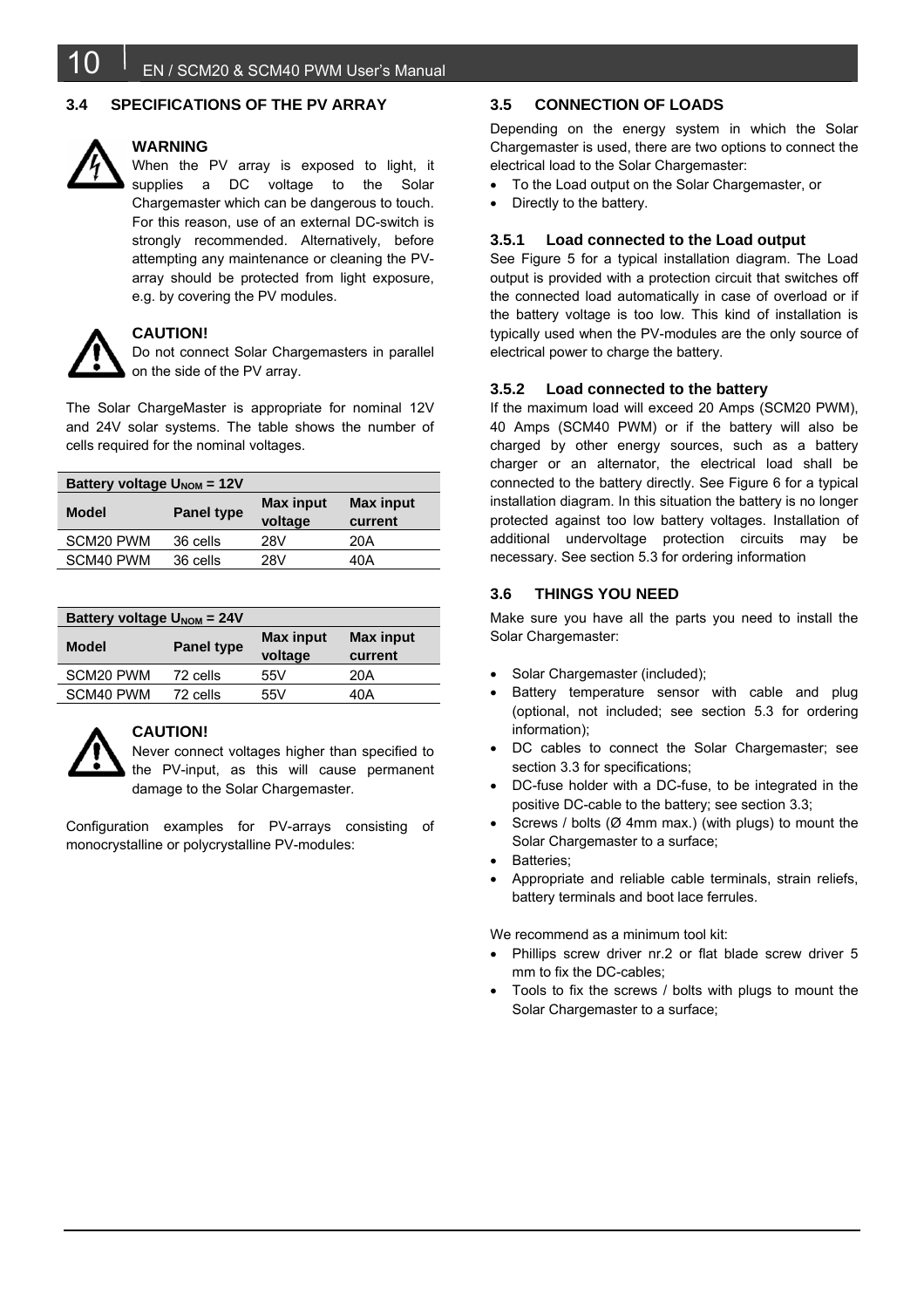

*Figure 5: Load connected to the Load output on the Solar Chargemaster* 



*Figure 6: Load connected directly to the battery* 

Above schematics are to illustrate the general placement of the Solar Chargemaster in a circuit. They are not meant to provide detailed wiring instructions for any particular electrical installation

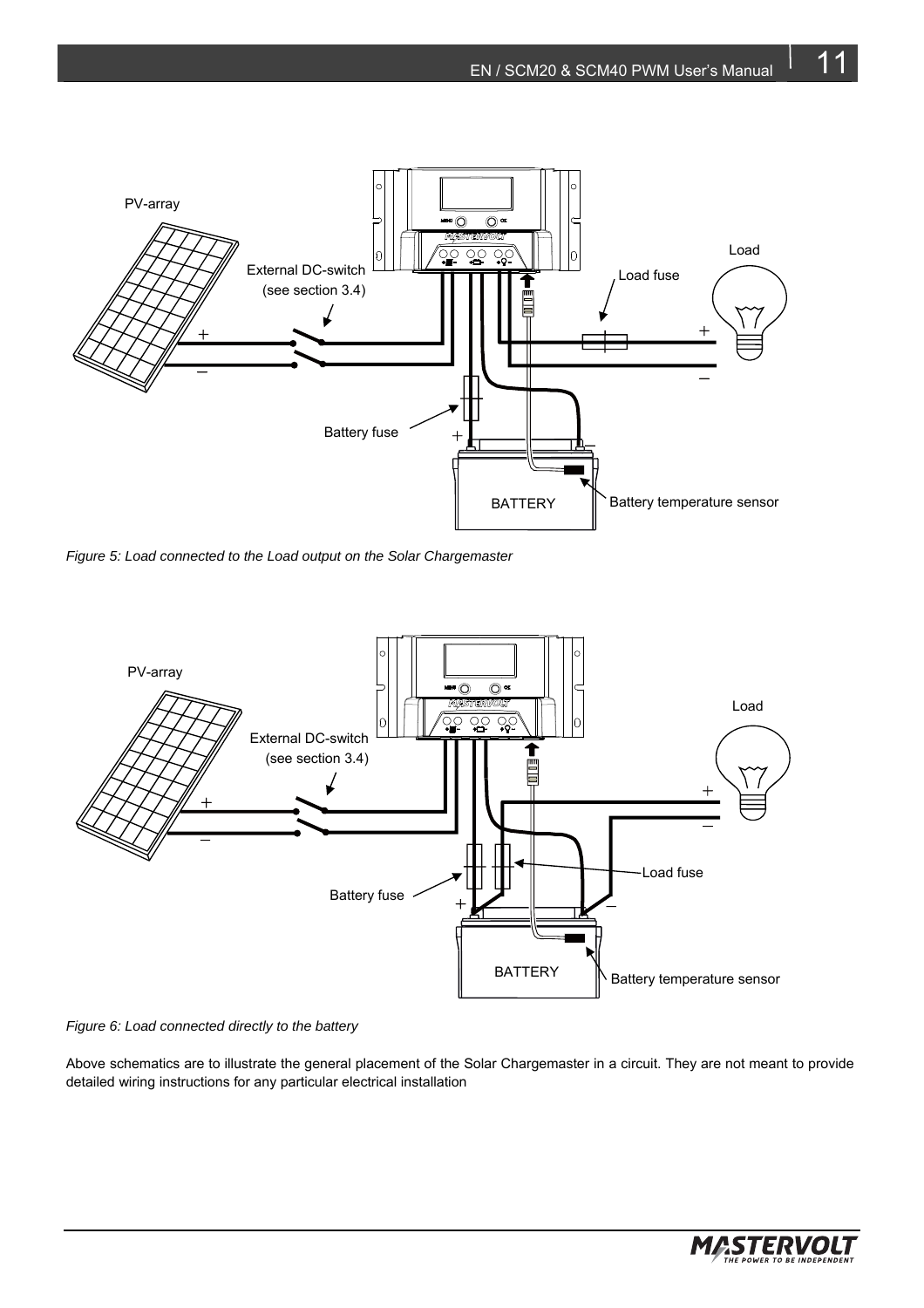

#### EN / SCM20 & SCM40 PWM User's Manual

#### **3.7 CONNECTION**

#### **3.7.1 General**



#### **WARNING**

Let installation work be done by a licensed electrician.

All electrical systems must be disconnected from any power source during the entire installation!



#### **CAUTION!**

- Short circuiting or reversing DC polarity may lead to damage to the Solar Chargemaster, the cabling and/or the terminal connections.
- Follow all steps of the installation instructions in order of succession as described.



#### **CAUTION!**

Too-thin cables and/or loose connections can cause dangerous overheating of the cables and/or terminals. Therefore tighten all connections well, in order to limit transition resistance as far as possible. Use cables of the correct size. Use additional strain reliefs to prevent the transmission of stress to the screw connectors.



#### **CAUTION!**

The negative connections of the Solar ChargeMaster are common and therefore have the same electrical potential. If grounding is required, always do this on the negative wires. Use one grounding point only.



#### NOTE:

If the battery temperature remains within 15- 25°C, connection of the battery temperature sensor is optional

#### **3.7.2 Installation step by step**

- 1 Mark the position of the mounting spots. Then fix the casing to the wall.
- 2 Fit boot lace ferrules to all DC-cables.
- 3 Integrate a fuse holder in the positive battery wire, but do not place the fuse yet. Connect the wiring from the Battery connection to the battery.
- 4 Optional: Attach the battery temperature sensor to the casing the battery. Plug the temperature sensor cable into the Temperature sensor jack.



## **WARNING**

Risk of shock! When the PV array is exposed to light, it supplies a dangerous DC voltage. See section 3.4!

- 5 Connect the PV array.to the PV input.
- 6 Connect the wiring of the Load-output (see section 3.5). Integrate a fuse holder in the positive load wire, but do not place the fuse yet.
- 7 Check all wiring: positive to +, negative to –. See also Figures 5 and 6 for wiring examples. If OK, continue with section 3.8 for commissioning of the Solar ChargeMaster.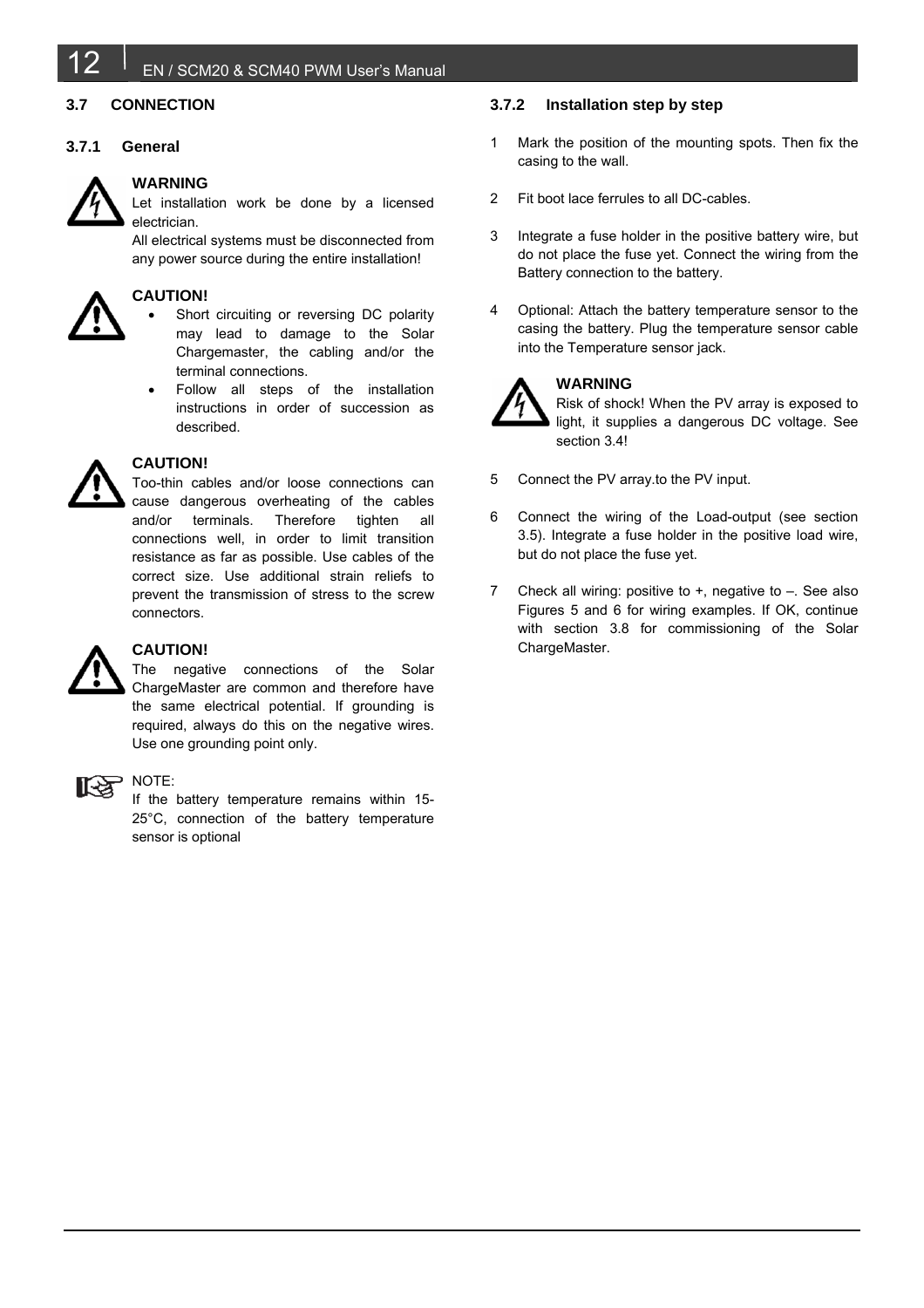#### **3.8 COMMISSIONING AFTER INSTALLATION**



#### **CAUTION!**

Check the polarity of all wiring before commissioning: positive connected to positive (red cables), negative connected to negative (black cables).

1 If all wiring is OK, place the DC-fuse between the Solar Chargemaster and the battery



#### **WARNING**

When placing this fuse, a spark can occur, caused by the capacitors used in the Solar Chargemaster. This is particularly dangerous in places with insufficient ventilation, due to the gassing of the batteries an explosion can occur. Avoid having flammable materials close by.

- 2 Then. place the DC-fuse between the Solar Chargemaster and the load.
- 3 The Solar Chargemaster will initiate the charging process if the voltage from the PV array is sufficient.

If the Solar Chargemaster does not switch on, press **MENU** shortly.

4 Refer to section 2.6 for settings.

#### **3.9 DECOMMISSIONING**

To put the Solar ChargeMaster out of operation, follow these instructions in order of succession:

- 1 Switch off all loads that are connected to the Solar Chargemaster;
- 2 Disconnect the PV array by switching off the switch between the PV-array and the Solar Chargemaster (or protect the PV-array from light exposure, e.g. by covering the PV modules);
- 3 Remove the DC-fuse between the Solar Chargemaster and the battery;
- 4 Remove the DC-fuse between the Solar Chargemaster and the load;
- 5 Check with a suitable voltage meter whether the Battery connection and the LOAD output of the Solar Chargemaster are voltage free;
- 6 Disconnect the negative cable to the PV array from the terminal block of the Solar Chargemaster. Isolate the core of the wire with insulating tape;
- 7 Do the same for the positive cable to the PV array;
- 8 Disconnect all other remaining wiring.

Now the Solar Chargemaster can be demounted in a safe way.

#### **3.10 STORAGE AND TRANSPORTATION**

When not installed, store the Solar Chargemaster in the original packing, in a dry and dust free environment.

Always use the original packing for transportation. Contact your local Mastervolt Service Centre for further details if you want to return the apparatus for repair.

#### **3.11 RE-INSTALLATION**

To reinstall the Solar Chargemaster, follow the instructions as described in this chapter (chapter 3).

#### **3.12 CORRECT DISPOSAL OF THIS PRODUCT (Waste Electrical & Electronic Equipment)**



This product is designed and manufactured with high quality materials and components, which can be recycled and reused. When this crossed-out wheeled bin symbol is attached to a product, it means the product is

covered by the European Directive 2012/19/EU. Please be informed about the local separate collection system for electrical and electronic products.

Please act according to your local rules and do not dispose of your old products with your normal household waste. The correct disposal of your old product will help prevent potential negative consequences to the environment and human health

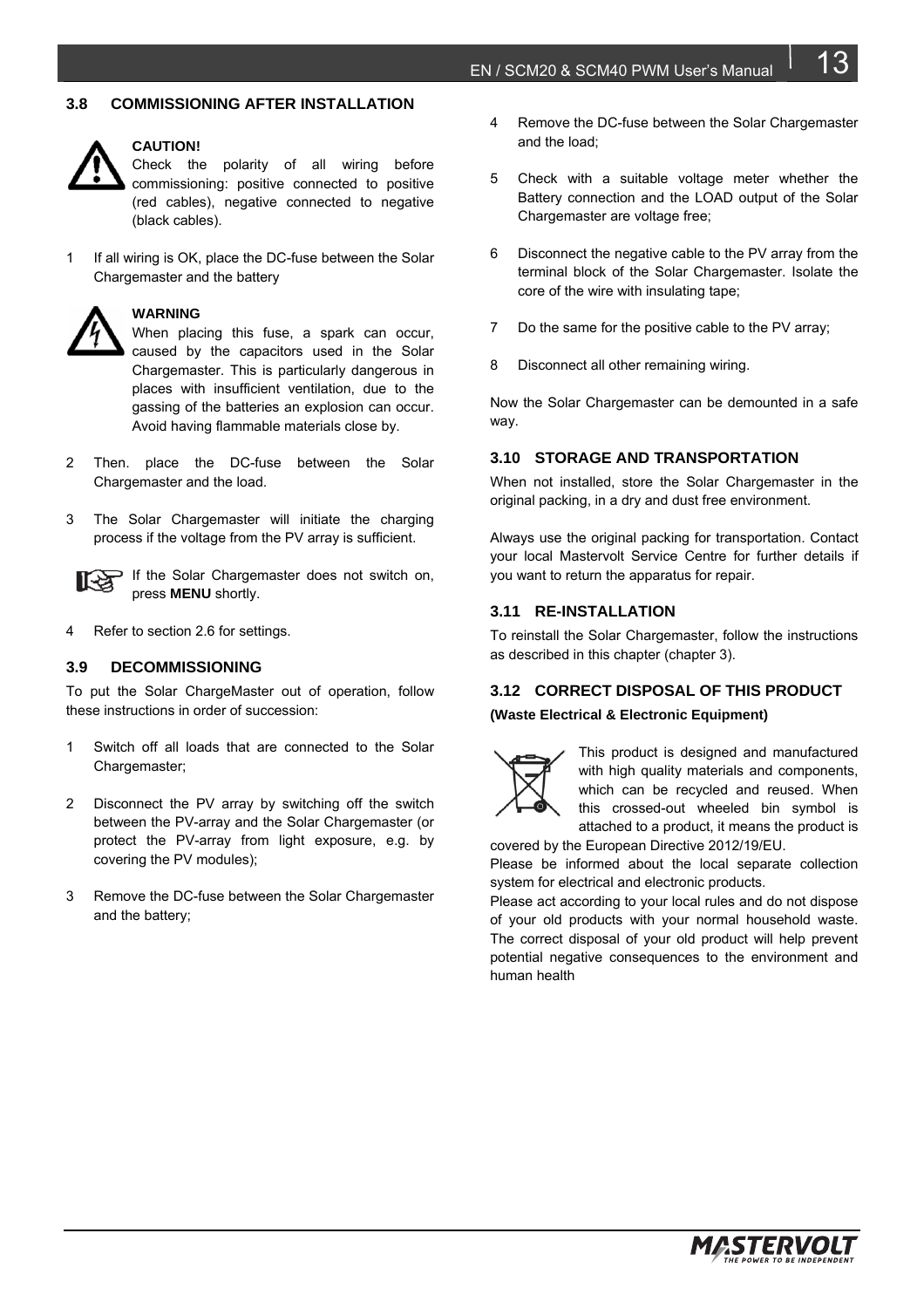## **4 TROUBLE SHOOTING**

If you cannot solve a problem with the aid of this chapter, contact your local Mastervolt Service Centre. See www.mastervolt.com/technical-support. Make sure you have the following information present if you have to contact your local Mastervolt Service Center to solve a problem: Article and serial number; see section 1.4

| <b>Malfunction</b>        | Possible cause                                                                                              | What to do?                                                                                                              |
|---------------------------|-------------------------------------------------------------------------------------------------------------|--------------------------------------------------------------------------------------------------------------------------|
| No display function       | Battery voltage is abnormal                                                                                 | Check battery voltage. Battery voltage must be<br>10~15V for 12V systems or 20~30V for 24V                               |
|                           |                                                                                                             | systems.                                                                                                                 |
| No voltage at Load        | Reversed polarity of the Battery<br>Fault condition                                                         | Check wiring to battery<br>See below error codes E1 ~E5                                                                  |
| output                    | Wrong setting of the Load mode                                                                              | Check settings of the Load mode (section 2.6)                                                                            |
|                           | Short circuit at Load output                                                                                | Switch off all loads, remove short circuit. Load                                                                         |
| E <sub>1</sub>            |                                                                                                             | output will automatically resume after 1 minute.                                                                         |
| E <sub>2</sub>            | Overload at Load output                                                                                     | Reduce the connected load. Load output will<br>automatically resume after 1 minute.                                      |
| E <sub>3</sub>            | Battery voltage is too low; see section 2.6<br>for configuration of the Low voltage<br>disconnect function. | Reduce load connected to the batteries and<br>charge batteries. Load output will automatically<br>resume after 1 minute. |
| E4                        | Overcharge, battery voltage is too high<br>$($ >15.5/31.0V)                                                 | Check batteries. Check other charging systems.<br>Use the battery temperature sensor.                                    |
| °C<br>E <sub>5</sub>      | Over temperature                                                                                            | Check cooling of the Solar Chargemaster                                                                                  |
| No battery charging       | Batteries are full                                                                                          | Nothing.                                                                                                                 |
| during daytime            | No power from the PV-modules                                                                                | Check wiring to PV-modules. Check for loose<br>connections, short circuit or incorrect polarity                          |
|                           | Damaged battery temperature sensor                                                                          | Check battery temperature sensor (if applied)                                                                            |
| Output voltage too low,   | Load that is connected to the batteries is                                                                  | Reduce load taken from the batteries.                                                                                    |
| charger supplies          | larger than charger can supply.                                                                             |                                                                                                                          |
| maximum current           | Batteries not 100% charged                                                                                  | Measure battery voltage. After some time this will<br>be higher.                                                         |
|                           | Wrong battery type setting                                                                                  | Check settings (see section 2.6).                                                                                        |
| Battery is discharged too | Battery capacity reduced due to sulphation                                                                  | Charge and recharge a few times, this might help.                                                                        |
| fast                      | or due to plate corrosion                                                                                   | Check battery and replace if necessary.                                                                                  |
|                           | Too low charger capacity or battery                                                                         | Check balance between charger capacity, battery                                                                          |
|                           | capacity or too high load                                                                                   | capacity and load                                                                                                        |
| Batteries are too warm,   | Defective battery (short circuit in cell)                                                                   | Check battery and replace if necessary.                                                                                  |
| gassing                   | Battery temperature too high                                                                                | Use the battery temperature sensor.                                                                                      |
|                           | Charge current too high for battery                                                                         | Check specifications of battery for maximum                                                                              |
|                           |                                                                                                             | allowed charge current                                                                                                   |
|                           | Wrong battery type setting                                                                                  | Check settings (see section 2.6).                                                                                        |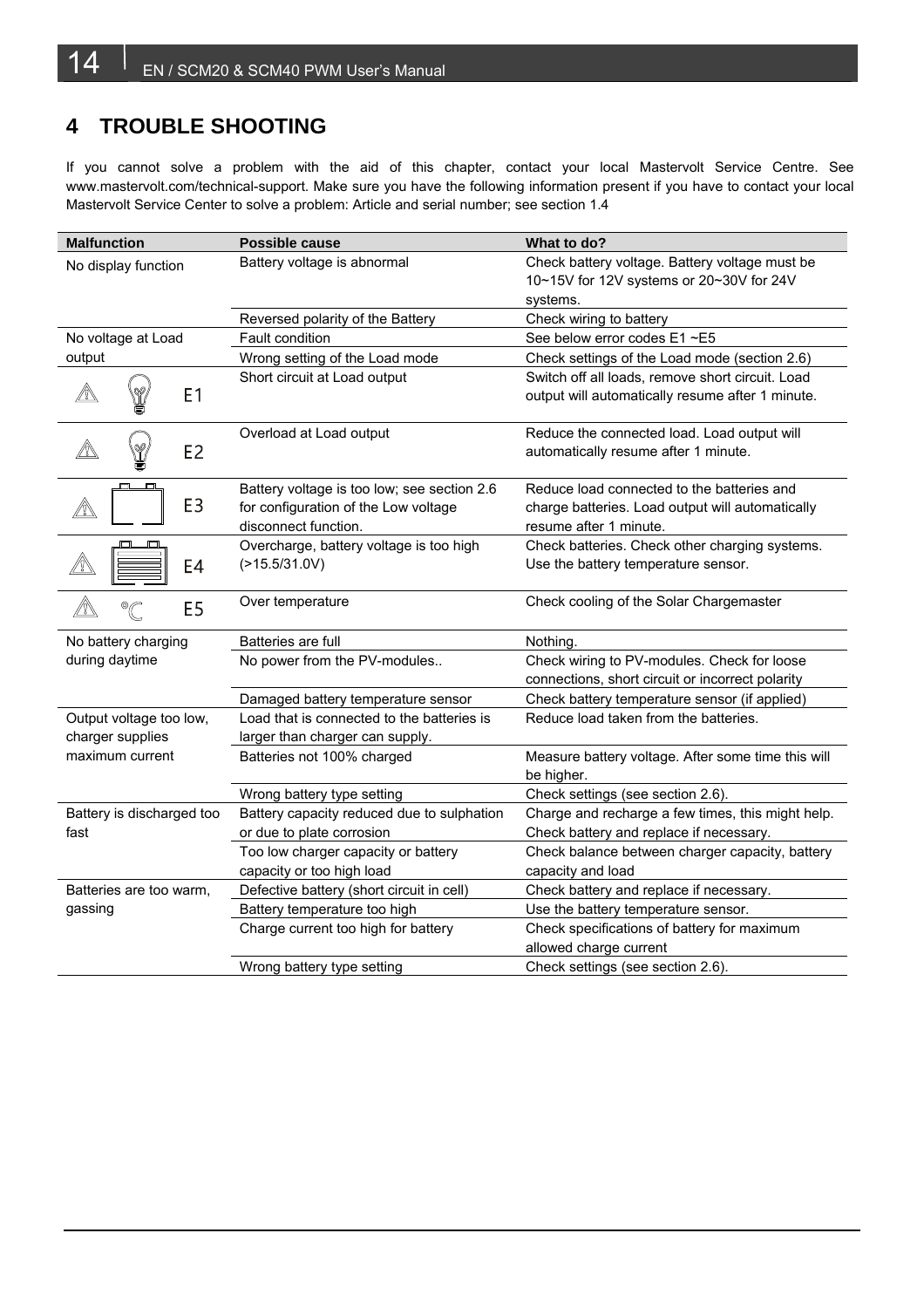## **5 TECHNICAL DATA**

#### **5.1 SPECIFICATIONS**

| <b>Model</b>                                 | <b>SCM20 PWM</b>                                                                                                                 |                                                               | <b>SCM40 PWM</b>              |                            |
|----------------------------------------------|----------------------------------------------------------------------------------------------------------------------------------|---------------------------------------------------------------|-------------------------------|----------------------------|
| Article no.:                                 | 131822000                                                                                                                        |                                                               | 131824000                     |                            |
| Nominal battery voltage (U <sub>NOM</sub> ): | 12V / 24 V (Auto recognition)                                                                                                    |                                                               | 12V / 24 V (Auto recognition) |                            |
|                                              |                                                                                                                                  |                                                               |                               |                            |
| <b>PV-INPUT</b>                              | $@$ U <sub>NOM</sub> = 12V                                                                                                       | $@$ $U_{\text{NOM}} = 24V$                                    | $@$ U <sub>NOM</sub> = 12V    | $@$ U <sub>NOM</sub> = 24V |
| Typical number of cells:                     | 36 cells                                                                                                                         | 72 cells                                                      | 36 cells                      | 72 cells                   |
| Absolute maximum PV Voltage:                 | $28V_{DC}$                                                                                                                       | $55V_{DC}$                                                    | 28V <sub>DC</sub>             | $55V_{DC}$                 |
| Maximum PV input current*:                   | 20A                                                                                                                              | 20A                                                           | 40A                           | 40A                        |
| Control:                                     | <b>PWM</b>                                                                                                                       |                                                               |                               |                            |
| Dusk to dawn threshold voltage:              | 5V                                                                                                                               | 10 <sub>V</sub>                                               | 5V                            | 10 <sub>V</sub>            |
|                                              |                                                                                                                                  |                                                               |                               |                            |
| <b>BATTERY OUTPUT</b>                        | $@$ $U_{\text{NOM}} = 12V$                                                                                                       | $@$ U <sub>NOM</sub> = 24V                                    | $@$ U <sub>NOM</sub> = 12V    | $@$ U <sub>NOM</sub> = 24V |
| Maximum charge current (I <sub>MAX</sub> ):  | 20A                                                                                                                              | 20A                                                           | 40A                           | 40A                        |
| Charge voltage, Absorption:                  | 14.4V                                                                                                                            | 28.8V                                                         | 14.4V                         | 28.8V                      |
| Charge voltage, Float (flooded):             | 13.25V                                                                                                                           | 26.5V                                                         | 13.25V                        | 26.5V                      |
| Charge voltage, Float (AGM / gel batteries): | 13.8V                                                                                                                            | 27.6V                                                         | 13.8V                         | 27.6V                      |
| Battery temperature compensation:            | $-30$ mV/ $^{\circ}$ C                                                                                                           | $-60$ mV/ $\degree$ C                                         | $-30$ mV/ $\degree$ C         | $-60$ mV/ $\degree$ C      |
| DC consumption (at night):                   | 7mA                                                                                                                              | 7mA                                                           | 7mA                           | 7mA                        |
| Battery voltage operating window:            | 10.0-15.0V                                                                                                                       | 20.0-30.0V                                                    | 10.0-15.0V                    | 20.0-30.0V                 |
| Charge algorithm:                            |                                                                                                                                  | Three step (Bulk, Absorption, Float)                          |                               |                            |
| Battery types*:                              | Flooded, AGM, Gel                                                                                                                |                                                               |                               |                            |
|                                              |                                                                                                                                  |                                                               |                               |                            |
| <b>LOAD OUTPUT</b>                           | $@$ U <sub>NOM</sub> = 12V                                                                                                       | $@$ U <sub>NOM</sub> = 24V                                    | $@$ U <sub>NOM</sub> = 12V    | $@$ $U_{\text{NOM}} = 24V$ |
| Maximum output current:                      | 20A                                                                                                                              | 20A                                                           | 40A                           | 40A                        |
| Under voltage disconnect (adjustable**):     | 10.8~11.8V                                                                                                                       | 21.6~23.6V                                                    | 10.8~11.8V                    | 21.6~23.6V                 |
| Under voltage reconnect (adjustable**):      | 11.6~12.6V                                                                                                                       | 23.2~25.2V                                                    | 11.6~12.6V                    | 23.2~25.2V                 |
|                                              |                                                                                                                                  |                                                               |                               |                            |
| <b>GENERAL</b>                               |                                                                                                                                  |                                                               |                               |                            |
| Galvanic isolation between PV and battery:   | No, common negative conductor                                                                                                    |                                                               |                               |                            |
| Dimensions in mm [inch] (h x w x d):         |                                                                                                                                  | 96 x 189 x 53 mm [3.8 x 7.4 x 2.0 inch]; see also section 5.2 |                               |                            |
| Weight:                                      | 480q                                                                                                                             |                                                               |                               |                            |
| <b>Operating Temperature Range:</b>          | $-20^{\circ}$ C $\leq$ T <sub>AMB</sub> $\leq$ +50°C [ $-4^{\circ}$ F $\leq$ T <sub>AMB</sub> $\leq$ 122°F]                      |                                                               |                               |                            |
| Full Power Temperature range:                | $-20^{\circ}$ C $\leq$ T <sub>AMB</sub> $\leq$ +40°C [ $-4^{\circ}$ F $\leq$ T <sub>AMB</sub> $\leq$ 104°F] (no power de-rating) |                                                               |                               |                            |
| Non-operating Temperature range:             | $-25^{\circ}$ C $\leq$ T <sub>AMB</sub> $\leq$ +75°C [-13°F $\leq$ T <sub>AMB</sub> $\leq$ 167°F] (storage temperature)          |                                                               |                               |                            |
| Relative Humidity:                           | 5% to 95% non-condensing                                                                                                         |                                                               |                               |                            |
| Protections:                                 | Reversed polarity, output overload, output short circuit, overheating,                                                           |                                                               |                               |                            |
|                                              |                                                                                                                                  | battery under voltage, battery over voltage                   |                               |                            |
| Protection degree:                           | IP <sub>23</sub>                                                                                                                 |                                                               |                               |                            |
| MasterBus connectivity:                      | No                                                                                                                               |                                                               |                               |                            |
| Load modes**:                                |                                                                                                                                  | Always on, Dusk to Dawn, Evening, Manual                      |                               |                            |
| Terminals:                                   |                                                                                                                                  | Screw terminals, max. wire size 16mm <sup>2</sup>             |                               |                            |
| * Short circuit current of the PV module     |                                                                                                                                  | ** Refer to section 2.6 for configuration                     |                               |                            |

Specifications are subject to change without prior notice.